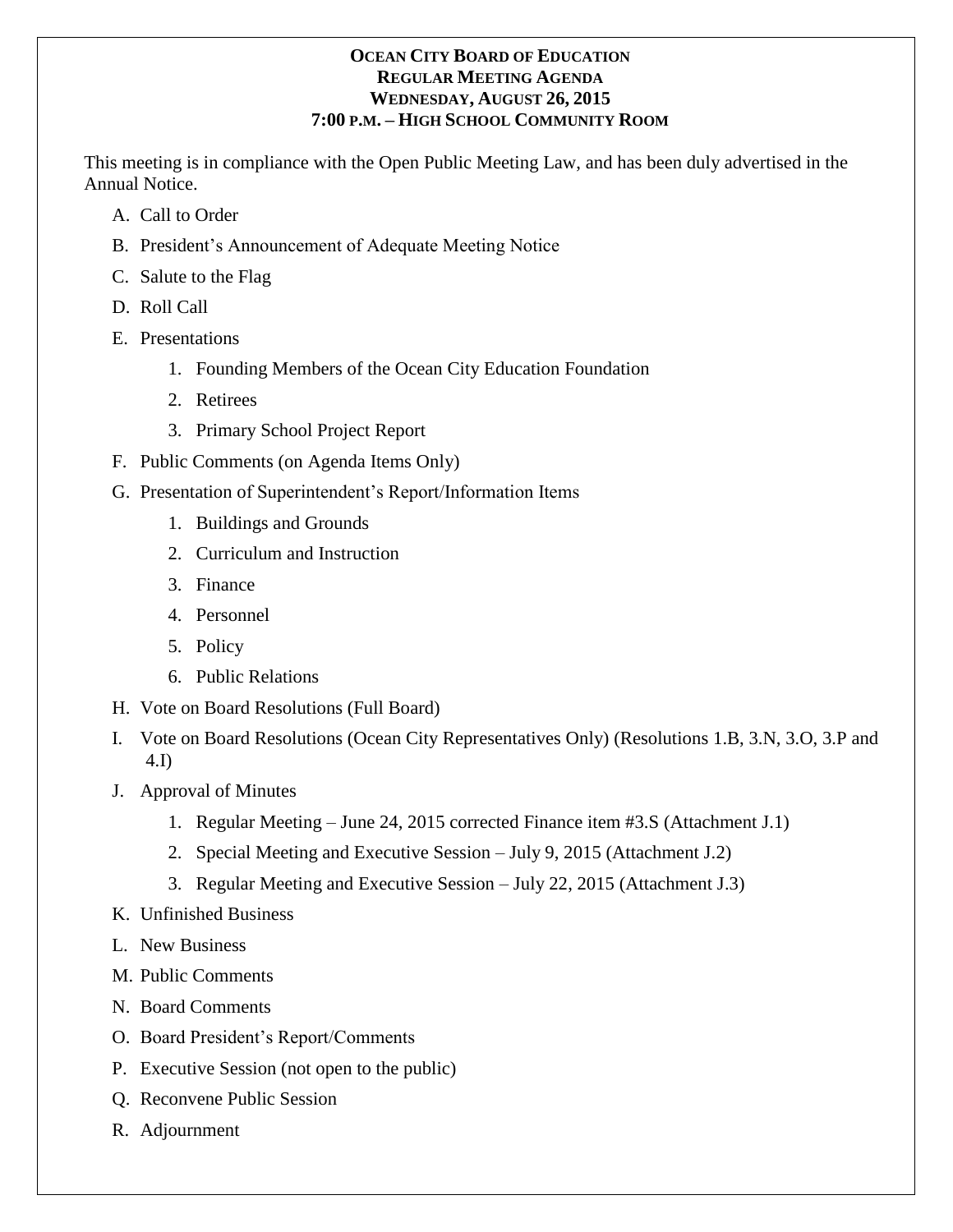#### **OFFICE OF THE**

#### **SUPERINTENDENT OF SCHOOLS**

**TO:** Ocean City Board of Education **FROM: Dr. Kathleen Taylor, Superintendent of Schools RE:** August 26, 2015 Regular Board Meeting

**MOTION:** Based on the recommendation of the Superintendent of Schools, the following resolutions are presented for formal approval by the Board of Education.

## **1. Buildings and Grounds**

A. Use of Facilities

The Board approves the following request for the use of the High School:

| <b>Requested By:</b> | Prime Events/Ocean City PBA                                       |  |  |  |
|----------------------|-------------------------------------------------------------------|--|--|--|
| Use:                 | <b>Basketball Games</b>                                           |  |  |  |
| Dates/Times:         | December 19, 2015 (Sat), 10:30AM-12:00PM – set up                 |  |  |  |
|                      | December 20, 2015 (Sun), 12:00PM-8:30PM – event                   |  |  |  |
| Rooms:               | Community Room, Wrestling Room, Main Gym and Auxiliary Gym and    |  |  |  |
|                      | <b>Locker Rooms</b>                                               |  |  |  |
| Fee:                 | \$1,545.00                                                        |  |  |  |
| Requested By:        | Ocean City PTA                                                    |  |  |  |
| Use:                 | <b>Spring Carnival</b>                                            |  |  |  |
| Dates/Times:         | March 4, 2016 (Fri), 5:00PM-9:00PM – set up                       |  |  |  |
|                      | March 5, 2016 (Sat), 10:00AM-2:00PM – event                       |  |  |  |
|                      | March 11, 2016* (Fri), 5:00PM-9:00PM – set up                     |  |  |  |
|                      | March 12, 2016* (Sat), 10:00AM-2:00PM – event                     |  |  |  |
|                      | *alternate dates                                                  |  |  |  |
| Rooms:               | Wrestling Room, Main Gym, Auxiliary Gym and Kitchen               |  |  |  |
| Fee:                 | No charge                                                         |  |  |  |
| Requested By:        | Ocean City PTA                                                    |  |  |  |
| Use:                 | <b>District Appreciation Luncheon</b>                             |  |  |  |
| Date/Times:          | April 19, 2016 (Tues), 12:00PM-1:30PM with set up 11:00AM-12:00PM |  |  |  |
| Rooms:               | Community Room and Room A107                                      |  |  |  |
| Fee:                 | No charge                                                         |  |  |  |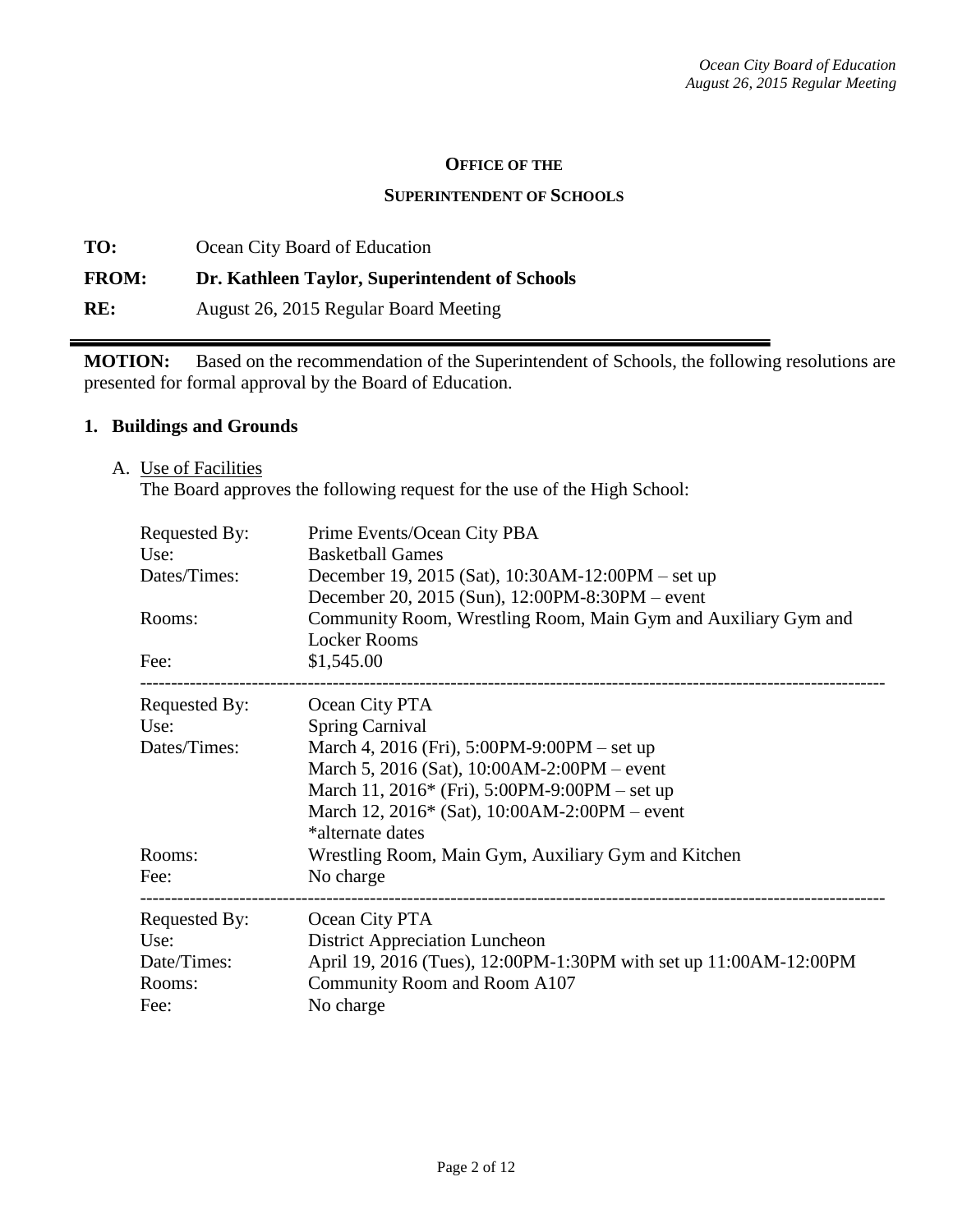#### B. Use of Facilities **(Ocean City Representatives Only)**

The Board approves the following requests for the use of the Intermediate School and Primary School:

| Intermediate School |                                                                                                                                            |  |  |
|---------------------|--------------------------------------------------------------------------------------------------------------------------------------------|--|--|
| Requested By:       | <b>South Jersey Sports League</b>                                                                                                          |  |  |
| Use:                | <b>Adult Dodgeball</b>                                                                                                                     |  |  |
| Dates/Times:        | September 29, 2015-December 8, 2015 (Tues), 7:00PM-9:00PM                                                                                  |  |  |
| Room:               | Gym                                                                                                                                        |  |  |
| Fee:                | \$1,320.00<br>------------------------------------                                                                                         |  |  |
| Requested By:       | City of Ocean City                                                                                                                         |  |  |
| Use:                | <b>Adult Pick-Up Basketball Games</b>                                                                                                      |  |  |
| Dates/Times:        | September 14, 2015-June 6, 2016* (Mon), 7:00PM-9:30PM<br>*not available when school is closed                                              |  |  |
| Room:               | Gym                                                                                                                                        |  |  |
| Fee:                | No charge                                                                                                                                  |  |  |
| Requested By:       | City of Ocean City                                                                                                                         |  |  |
| Use:                | <b>Adult Pick-Up Basketball Games</b>                                                                                                      |  |  |
| Dates/Times:        | September 16, 2015-June 8, 2016* (Wed), 6:00PM-8:00PM                                                                                      |  |  |
|                     | *not available when school is closed                                                                                                       |  |  |
| Room:               | Gym                                                                                                                                        |  |  |
| Fee:                | No charge                                                                                                                                  |  |  |
| Requested By:       | Ocean City PTA                                                                                                                             |  |  |
| Use:                | PTA General Public Meetings                                                                                                                |  |  |
| Dates/Times:        | 2015: October 14 and December 2 (Wed), 9:30AM-10:30AM                                                                                      |  |  |
|                     | 2016: February 3, April 6 and June 1 (Wed), 9:30AM-10:30AM                                                                                 |  |  |
| Room:               | Multi-Purpose Room                                                                                                                         |  |  |
| Fee:                | No charge                                                                                                                                  |  |  |
| Requested By:       | Ocean City PTA                                                                                                                             |  |  |
| Use/Dates/Rms:      | Back to School Night: 9/21/15 (Mon), 7:00PM-8:00PM with set up 6:00PM-<br>7:00PM - Front Lobby                                             |  |  |
|                     | Family Movie Night: 9/25/15 (Fri), 6:00PM-9:00PM with set up 5:00PM-<br>6:00PM - Outside Basketball Courts                                 |  |  |
|                     | Book Fair set up: 10/23/15 (Fri), 1:00PM-3:00PM – Library                                                                                  |  |  |
|                     | Book Fair: 10/26/15-10/30/15 (Mon-Fri), 8:00AM-2:00PM - Library                                                                            |  |  |
|                     | Dodgeball Tournament: 11/20/15 (Fri), 6:00PM-9:00PM with set up 4:30PM-<br>6:00PM - Gym and Kitchen                                        |  |  |
|                     | Secret Santa Workshop set up: 12/16/15 (Wed), 9:00AM-2:00PM – Library                                                                      |  |  |
|                     | Secret Santa: 12/17/15 and 12/18/15 (Thurs & Fri), 8:30AM-1:30PM -<br>Library                                                              |  |  |
|                     | $7th$ & 8 <sup>th</sup> Grade Christmas Dance: 12/18/15 (Fri), 6:00PM-9:00PM with set up<br>1:00PM-5:00PM – Multi-Purpose Room and Kitchen |  |  |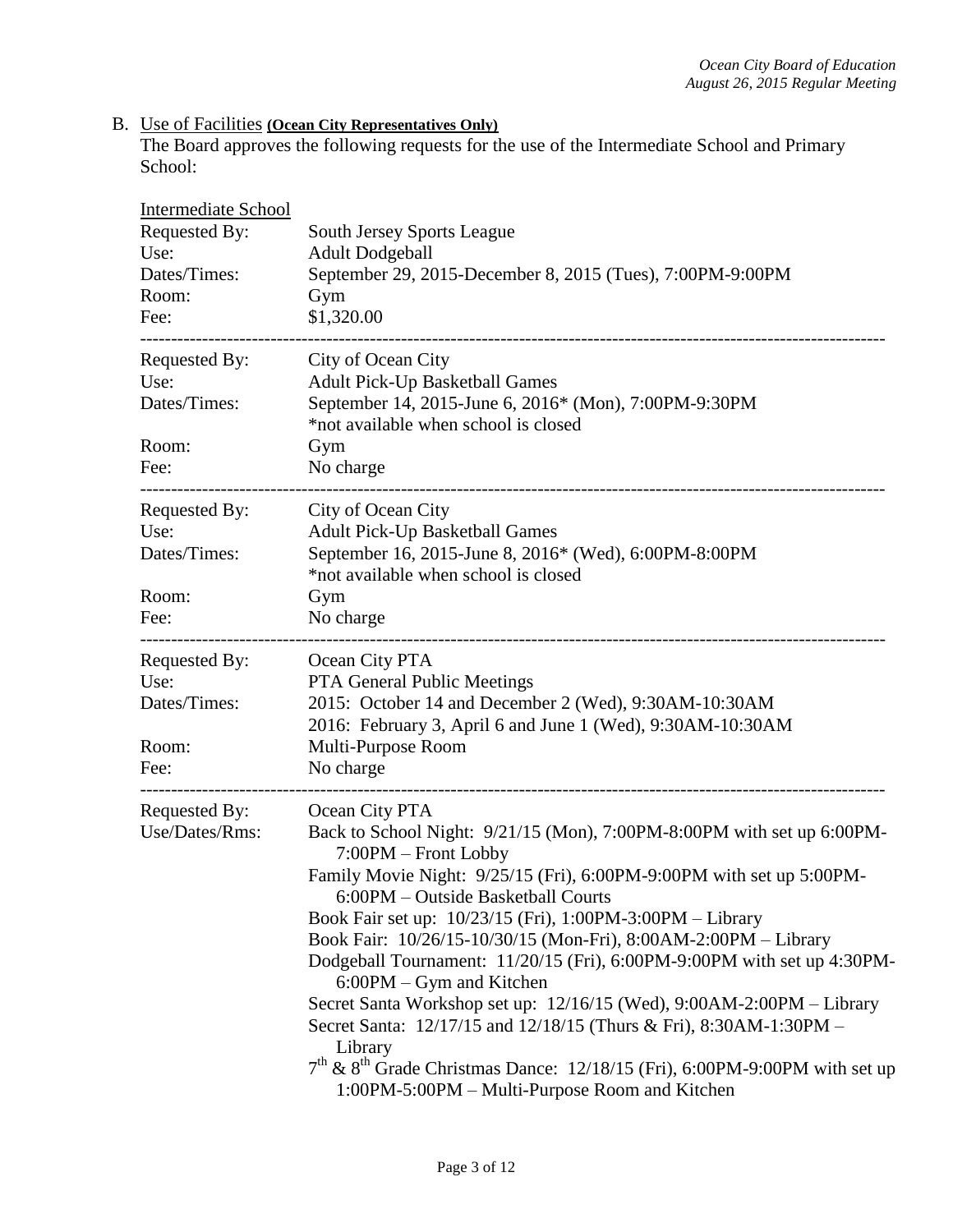|                                                                                 | Daddy & Daughter/Mom & Son Dance: 1/29/16 (Fri), 6:00PM-9:00PM<br>with set up 1:00PM-4:00PM - Multi-Purpose Room/Cafeteria and Kitchen<br>Dodgeball Tournament: 2/26/16 (Fri), 6:00PM-9:00PM with set up 4:30PM -<br>6:00PM - Gym and Kitchen<br>Teacher Appreciation Luncheon: 4/27/16 (Wed), 10:00AM-1:00PM with set<br>up 8:30AM-10:00AM – Faculty Dining Room and Kitchen<br>Annual Hoagie Band Dinner Pick up: 5/17/16 (Tues), 3:00PM-3:30PM -<br>Kitchen |
|---------------------------------------------------------------------------------|----------------------------------------------------------------------------------------------------------------------------------------------------------------------------------------------------------------------------------------------------------------------------------------------------------------------------------------------------------------------------------------------------------------------------------------------------------------|
| <b>Primary School</b><br>Requested By:<br>Use:<br>Dates/Times:<br>Room:<br>Fee: | Ocean City PTA<br><b>PTA General Public Meetings</b><br>Wednesdays: November 11, 2015, January 6, 2016, March 2, 2016 and<br>May 4, 2016, 9:30AM-10:30AM<br>Classroom 506<br>No charge                                                                                                                                                                                                                                                                         |
| <b>Requested By:</b><br>Use:<br>Date/Times:<br>Room:<br>Fee:                    | Cub Scouts Pack 51<br><b>Information Table</b><br>September 24, 2015 (Thurs), 5:00PM-8:00PM<br>Hallway by Library<br>No charge                                                                                                                                                                                                                                                                                                                                 |
| Requested By:<br>Use:<br>Dates/Times:<br>Room:<br>Fee:                          | Cub Scouts Pack 51<br><b>Cub Scout Meetings</b><br>September 16, 2015-June 1, 2016 ( $1^{\text{st}}$ & $3^{\text{rd}}$ Wed of every month*),<br>3:00PM-5:00PM<br>*except no meetings on $11/4/15$ , $12/2/15$ , $4/6/16$ and $4/20/16$<br>Multi-Purpose Room<br>No charge                                                                                                                                                                                      |
| Requested by:<br>Use:<br>Dates/Times:<br>Room:<br>Fee:                          | Cub Scouts Pack 51<br>Pinewood Derby<br>February 5, 2016 (Fri), 5:00PM-8:00PM – set up<br>February 6, 2016 (Sat), 9:00AM-3:00PM – event<br>Multi-Purpose Room<br>No charge                                                                                                                                                                                                                                                                                     |
| Requested By:<br>Use/Dates/Rms:                                                 | Ocean City PTA<br>Open House: 9/3/15 (Thurs), 2:00PM-3:00pm - TBD<br>Room Coordinator Meeting: 9/23/15 (Wed), 3:15PM-3:45PM - Library<br>Back to School Night: 9/24/15 (Thurs), 7:00PM-8:00PM - with set up from<br>$6:00PM - 7:00PM - TBD$<br>Kindergarten Welcome Dinner: 10/1/15 (Thurs), 5:30PM-6:30PM with set up<br>4:00PM-5:00PM - MPR, Cafeteria and Kitchen<br>Scholastic Book Fair set-up: 10/2/15 (Fri), 1:00PM-3:00PM - Classrooms 506<br>and 507  |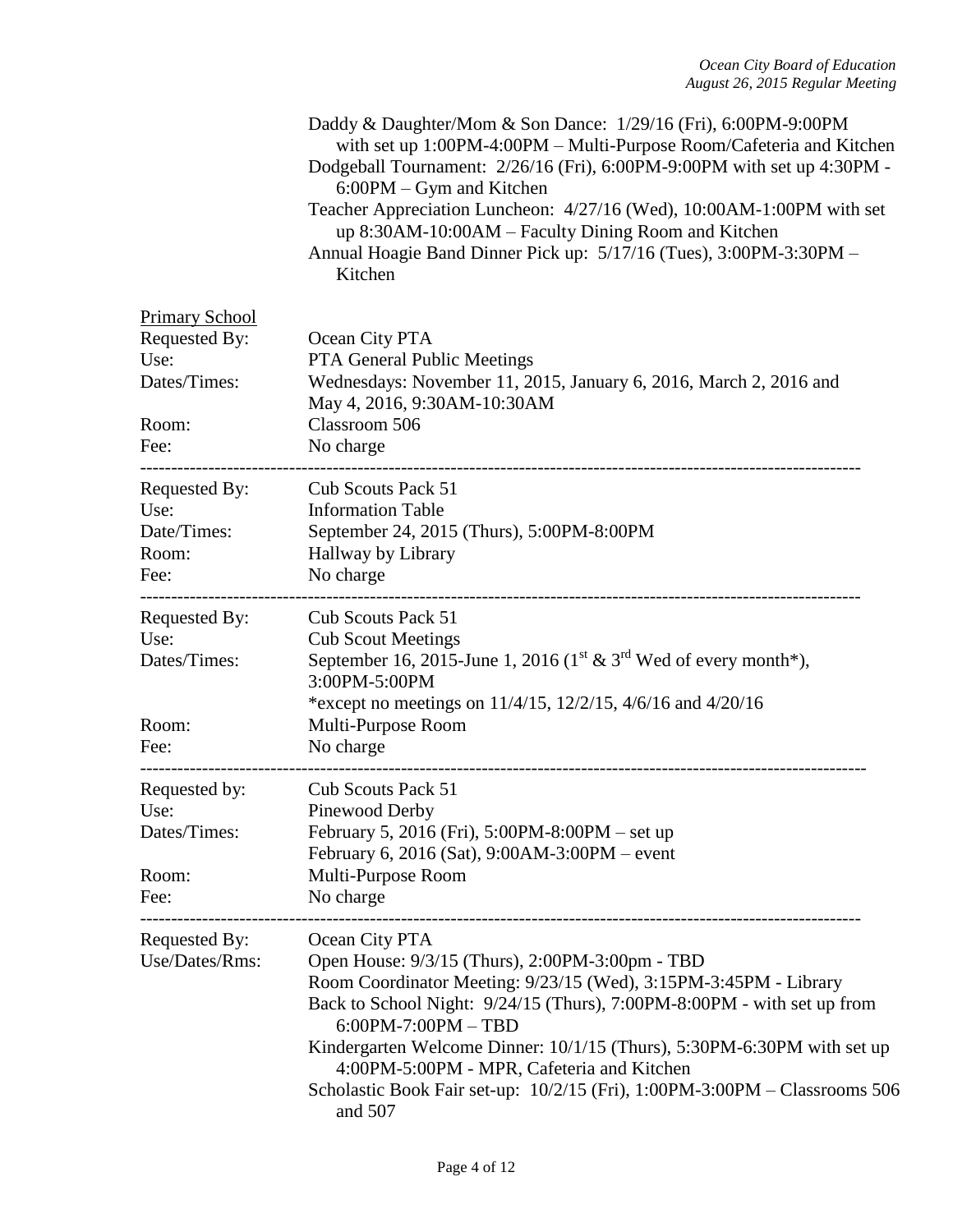|                            | Scholastic Book Fair: 10/5/15-10/9/15 (Mon-Fri), 9:00AM-3:00PM - Classrooms<br>506 and 507                                                                     |
|----------------------------|----------------------------------------------------------------------------------------------------------------------------------------------------------------|
|                            | Halloween Craft: 10/23/15 (Fri) 3:00PM-4:00PM, with set up 2:30PM-3:00PM -<br><b>MPR</b> and Kitchen                                                           |
|                            | Shoe Tying Clinics: 11/9/15-11/11/15 (Mon-Wed), 10:00AM-1:00PM -<br>Kindergarten Atrium and outside on playground                                              |
|                            | Thanksgiving Craft: 11/20/15 (Fri), 3:00PM-4:00PM - MPR, Kitchen                                                                                               |
|                            | Secret Santa Workshop set up: 12/11/15 (Fri), 2:30PM-5:00PM - MPR                                                                                              |
|                            | Secret Santa Workshop: 12/14/15 and 12/15/15 (Mon & Tues), 9:00AM-<br>$2:30PM - MPR$                                                                           |
|                            | Christmas Craft: 12/18/15 (Fri), 3:00PM-4:00PM with set up 2:00PM-3:00PM -<br><b>MPR</b> and Kitchen                                                           |
|                            | Daddy & Daughter/Mommy & Son Dance: 1/22/16 (Fri), 6:00PM-9:00PM<br>with set up 9:00PM-5:00PM - MPR and Kitchen                                                |
|                            | Valentine Crafts: 2/5/16 (Fri), 3:00PM-4:00PM - MPR and Kitchen                                                                                                |
|                            | Parent Appreciation Breakfast: 2/10/16 (Wed), 7:30AM-8:45AM- MPR, Cafeteria<br>and Kitchen                                                                     |
|                            | Easter Craft: 3/18/16 (Fri), 3:00PM-4:00PM - MPR and Kitchen                                                                                                   |
|                            | Cape May Zoo Visit: 4/8/16 (Fri), 3:00PM-4:00PM – MPR and Kitchen                                                                                              |
|                            | Spring Book Fair set up: 4/8/16 (Fri), 1:00PM-3:00PM - Classrooms 506 & 507<br>Spring Book Fair: 4/11/16-4/15/16 (Mon-Fri), 9:00AM-3:00PM                      |
|                            | Teacher Appreciation Lunch: 4/25/16 (Mon), 10:00AM-1:00PM with set up<br>8:30AM-10:00AM - Classrooms 506 and 507, MPR, Cafeteria, Kitchen<br>and Back of stage |
|                            | End of School Craft: 5/13/16 (Fri), 3:00PM-4:00PM - MPR and Kitchen                                                                                            |
|                            | 3rd Grade Field Day: 6/9/16 (Thurs), 10:00AM-2:00PM – MPR and outside                                                                                          |
| Fee:                       | No charge                                                                                                                                                      |
| <b>Informational Items</b> |                                                                                                                                                                |

# Fire Drills

| Ocean City High School                       | July 23, 2015 |
|----------------------------------------------|---------------|
| Ocean City Intermediate School July 23, 2015 |               |
| Ocean City Primary School                    | July 23, 2015 |
|                                              |               |

# **Security Drills** Ocean City High School July 15, 2015 Ocean City Intermediate School July 31, 2015 Ocean City Primary School July 15, 2015

- Discussion
- Buildings and Grounds Committee Report Mr. Oves, Chairperson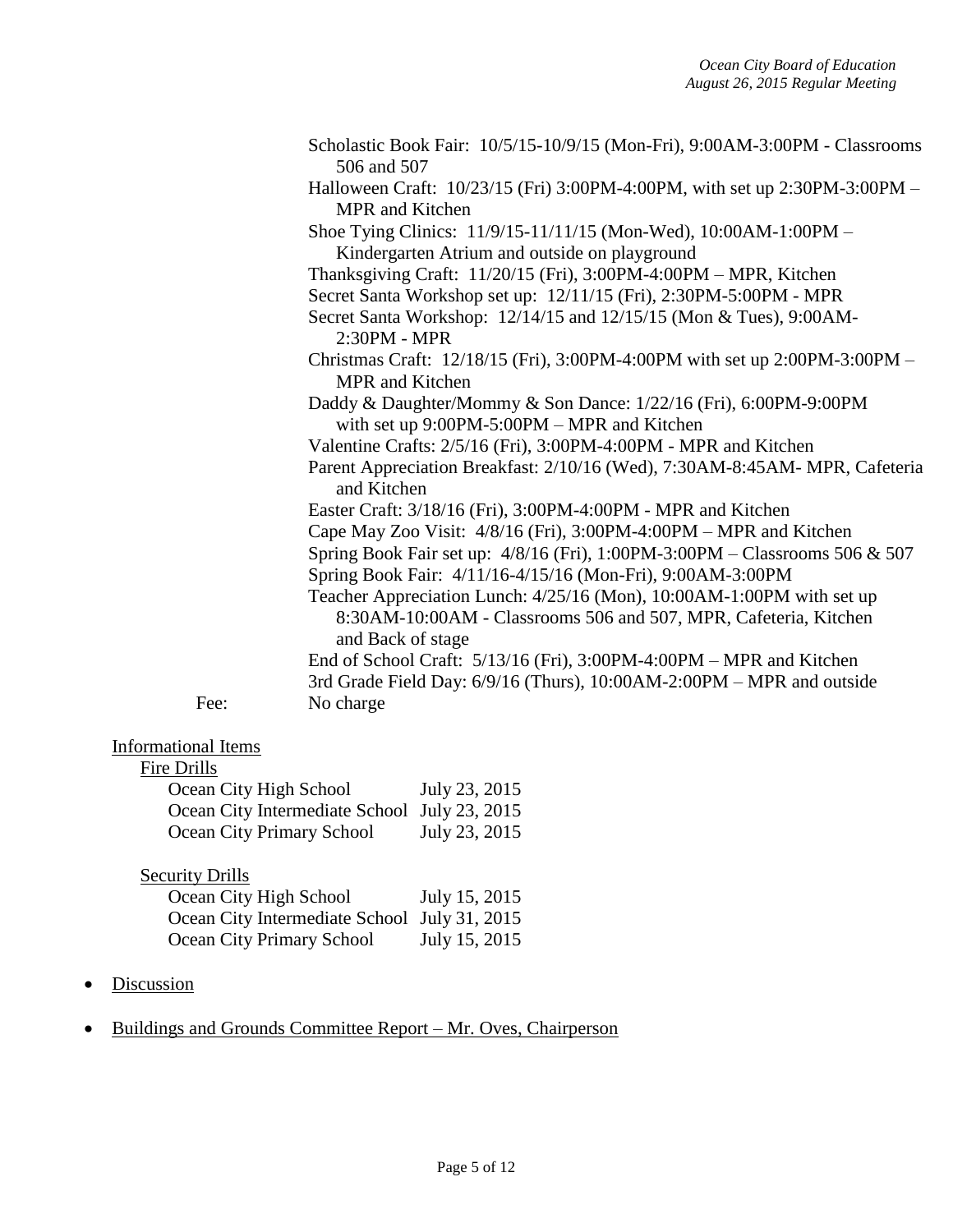## **2. Curriculum and Instruction**

- A. 2015-16 School Calendar (Attachment #2.A) The Board approves the revised 2015-16 School Calendar.
- B. High School Field Trip Request (Attachment #2.B) The Board approves the attached High School Field Trip list.
- Discussion
- Curriculum and Student Affairs Committee Report Mrs. McAlister, Chairperson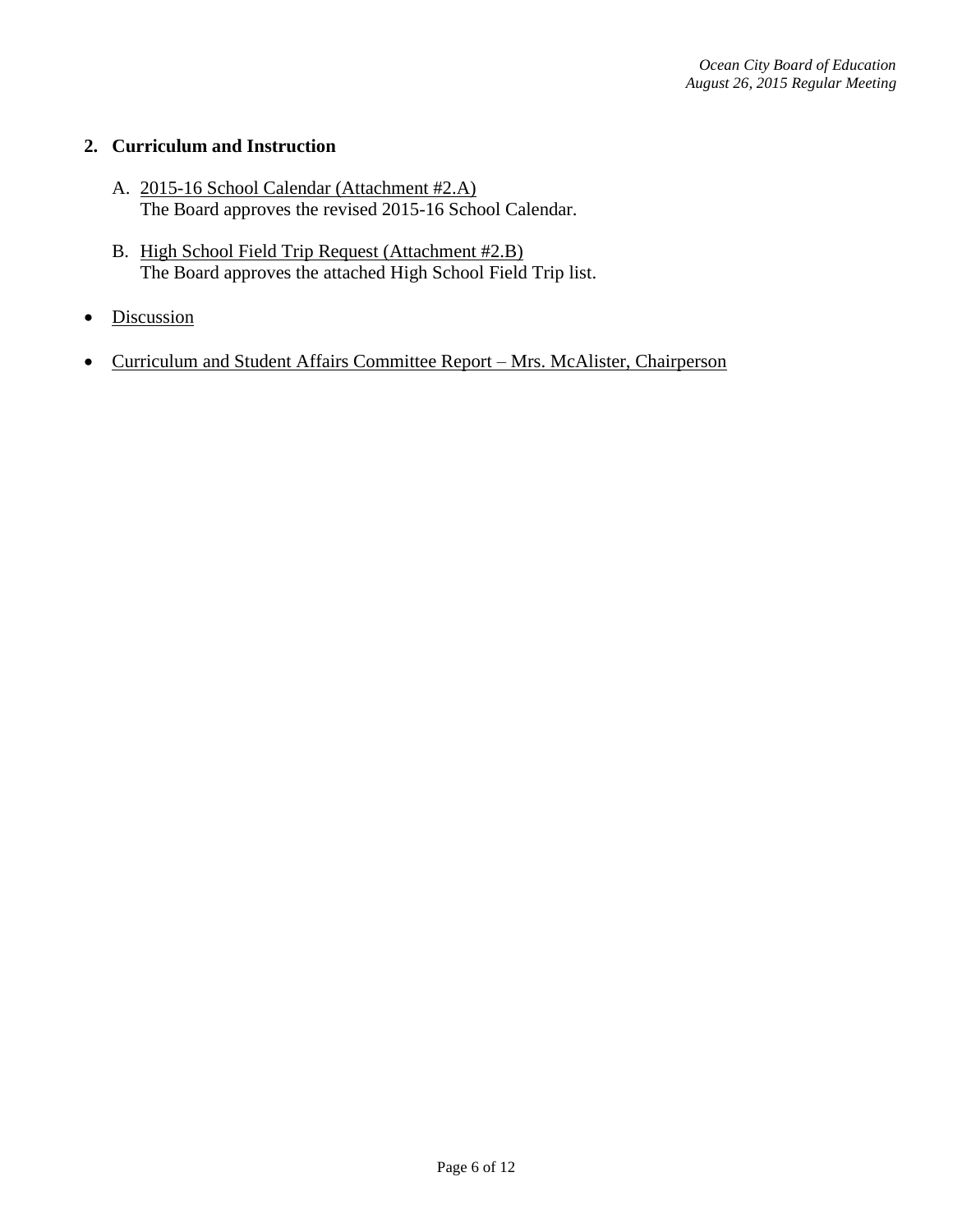# **3. Finance**

- A. Bill List (Attachment #3.A) The Board approves payment of bills for August 2015 in the amount of \$4,410,437.00.
- B. Secretary and Treasurer Reports (Attachment #3.B) The Board approves the Board Secretary's Monthly Financial Report and the Treasurer of School Funds' Report for June 2015.
- C. Line Item Transfers (Attachment #3.C) The Board approves the revenue and appropriation transfers for June 2015. The Board also acknowledges receipt of the State of NJ mandated transfer reconciliation form for June 2015.
- D. Travel & Expense Reimbursement (Attachment #3.D) The Board approves the August 2015 list of Board of Education Members and School District Staff travel and related expense reimbursements.
- E. Resolution Authorizing Award of Educational Data Services Cooperative Bid (Attachment #3.E) The Board accepts the Educational Data Services' bids received by the Glen Rock School District for the NJ Cooperative Bid members and awards the Ocean City School District portions to the low bidders as identified on the attached.
- F. Pool Contract (Attachment #3.F) The Board approves the contract with the City of Ocean City for the use of the Ocean City Aquatic Center pool effective September 15, 2016 through June 10, 2016 in the amount of \$17,200.
- G. Acceptance of Nonpublic Textbook Aid The Board accepts Nonpublic Textbook Aid for Westminster Christian Academy for the 2015-16 school year in the amount of \$3,483.
- H. Acceptance of Nonpublic Technology Aid The Board accepts Nonpublic Technology Aid for Westminster Christian Academy for the 2014-15 school year in the amount of \$1,586.
- I. Athletic Department Change Fund The Board approves the Athletic Department change fund in the amount of \$600.
- J. Bid Award Articulating Boom Lift

The Ocean City Board of Education awards a bid for the purchase of an articulating boom lift to be used throughout the district to United Rentals (North America), Inc., 740 West Delilah Road, Pleasantville, NJ 08232 at a cost of \$59,850. The following bids were received:

| <b>Bidder</b>             | <b>Base Bid</b> | <b>Notes</b>                           |
|---------------------------|-----------------|----------------------------------------|
| <b>United Rentals</b>     | \$59,850        |                                        |
| North America             |                 |                                        |
| <b>Eastern Lift Truck</b> | \$39,500        | Nonresponsive bid. The proposed        |
| Co., Inc.                 |                 | equipment submitted did not meet the   |
|                           |                 | requirements of the bid specification. |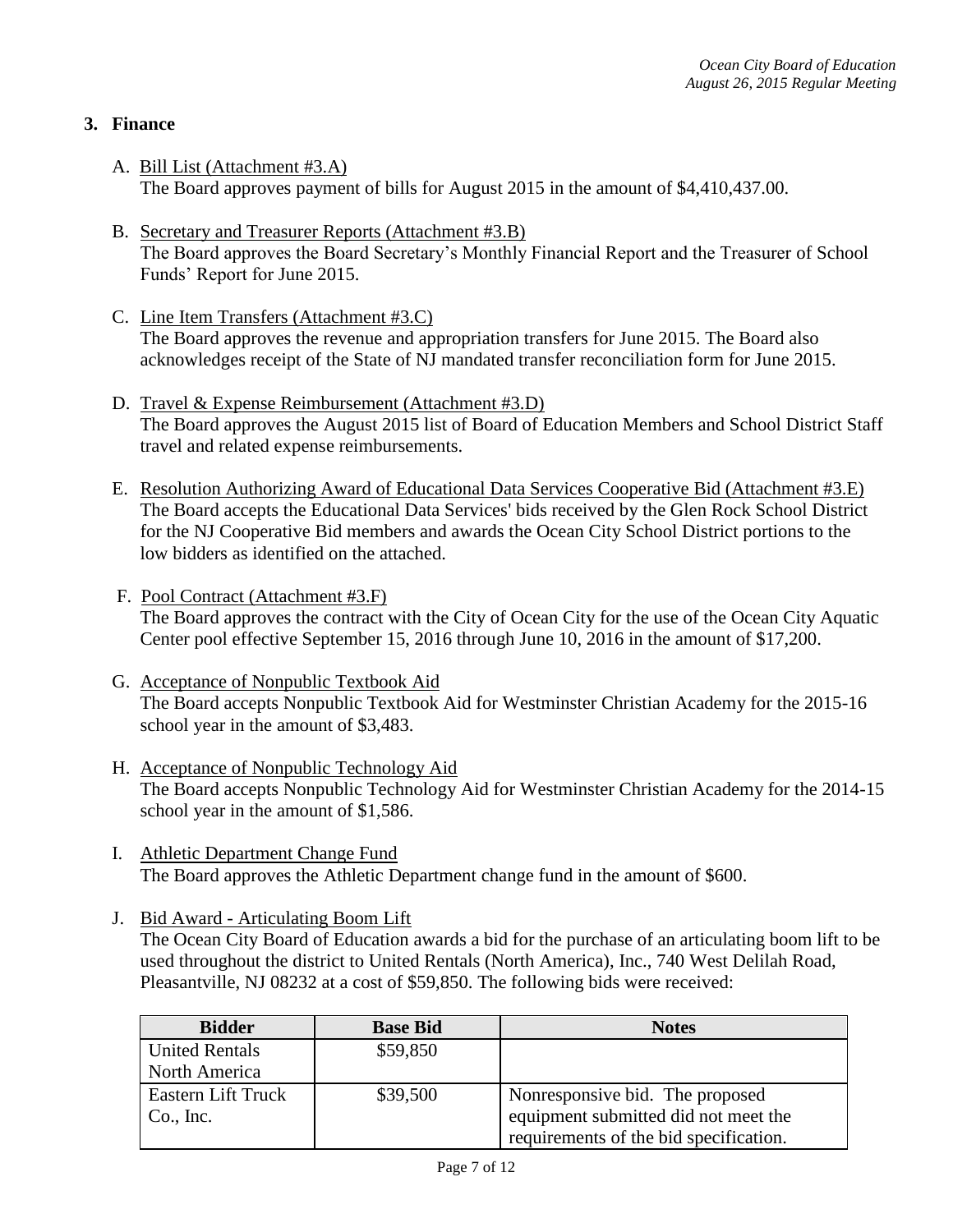K. Disposal of obsolete and non-functioning equipment

The Board approves the disposal/recycling of the following obsolete and non-functioning technology equipment:

| <b>Quantity</b>          | <b>Description</b>                                                               |
|--------------------------|----------------------------------------------------------------------------------|
| 200                      | Dell Systems - Optiplex GX745; Optiplex 330; Optiplex 360; Dell Precision T3400; |
|                          | Dell Latitude D600                                                               |
| 60                       | LCD monitors 17"; non-functioning                                                |
| $\overline{\phantom{a}}$ | Net TV - 34" CRT monitors                                                        |
|                          | Cisco switches                                                                   |
|                          | Core switch                                                                      |

- L. Payment Application #1 to 3R Painting and Contracting Corp. (Attachment #3.L) The Board approves Payment Application #1 in the amount of \$34,580.00 to 3R Painting and Contracting Corporation for the High School Dome Refinishing Project as certified by the Board Engineer.
- M. Donation

The Board accepts a donation of 250 TI84 Plus calculators from the Sea Isle City Board of Education. The value of the donation is \$26,247.50.

## N. Donation **(Ocean City Representatives Only)**

The Board accepts a \$100 donation from the Ocean City Gardens Civic Association for the Intermediate School in recognition of their continued support of the bike safety program.

O. Payment Application #5 to 3R Painting and Contracting Corp. (Attachment #3.O) **(Ocean City Representatives Only)** 

The Board approves Payment Application #5 in the amount of \$1,823,873 to 3R Painting and Contracting Corporation for the Primary School Renovations Project as certified by the Board Engineer.

P. Change Order #3 – Primary School Renovations (Attachment #3.P) **(Ocean City Representatives Only)** The Board approves Change Order #3 to 3R Painting and Contracting Corp. for the installation of helical pile structural system at the chiller and generator raised platforms in the amount of \$30,218.

Discussion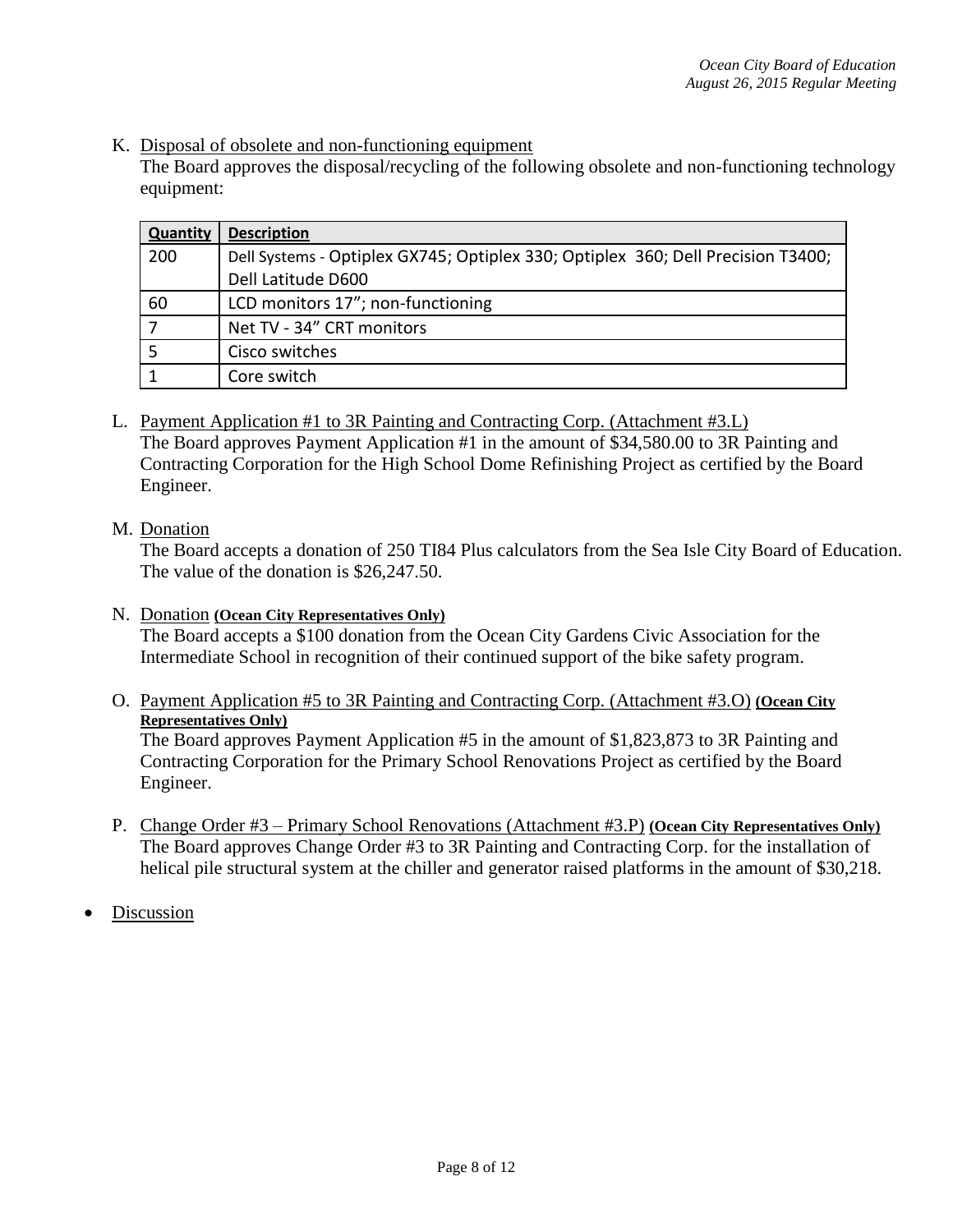## **4. Personnel** (All motions are upon Superintendent's recommendation:)

- A. Substitutes (Attachment #4.A) roll call vote The Board approves the attached criminal history approved/HIB trained substitutes for the 2015-16 school year.
- B. New Employment District Supportive Staff roll call vote The Board approves Ralph Hill, Special Education Aide, effective September 1, 2015 through June 30, 2016, at step 1, \$20,049\*.
- C. New Employment District Supportive Staff roll call vote The Board approves Ryan Clark, Special Education Aide, effective September 1, 2015 through June 30, 2016, at step 1, \$20,049\*.
- D. Resignation Supportive Staff roll call vote The Board accepts the resignation of Kathleen Gallagher, part-time Food Service Worker, effective September 1, 2015.
- E. Salary Revision District Supportive Staff roll call vote The Board approves Ashley Evans, Special Education Aide, a revised salary of \$20,049\* to reflect a change in hours from 6.5 to 7 hours per day.
- F. High School Coaches, Volunteers and Stipends (Attachment #4.F) roll call vote The Board approves the attached High School coaches, volunteers and stipends for the 2015-16 school year.
- G. High School Extension Program Teacher and Stipend roll call vote The Board approves Megan Brown, High School Extension Program, Teacher of Mathematics for the 2015-16 school year at a stipend of \$30 per hour, not to exceed 7 hours per week.
- H. Short-Term Leave Replacement High School Certificated Staff roll call vote The Board approves Thomas Ballezzi, short-term leave replacement Teacher of Mathematics, effective September 16, 2015 through October 28, 2015, at \$160 per diem.
- I. Intermediate School Coach and Stipend roll call vote **(Ocean City Representatives Only)** The Board approves Megan Ward, Intermediate School co-field hockey coach at a stipend of \$2,400.50.

\*pending negotiations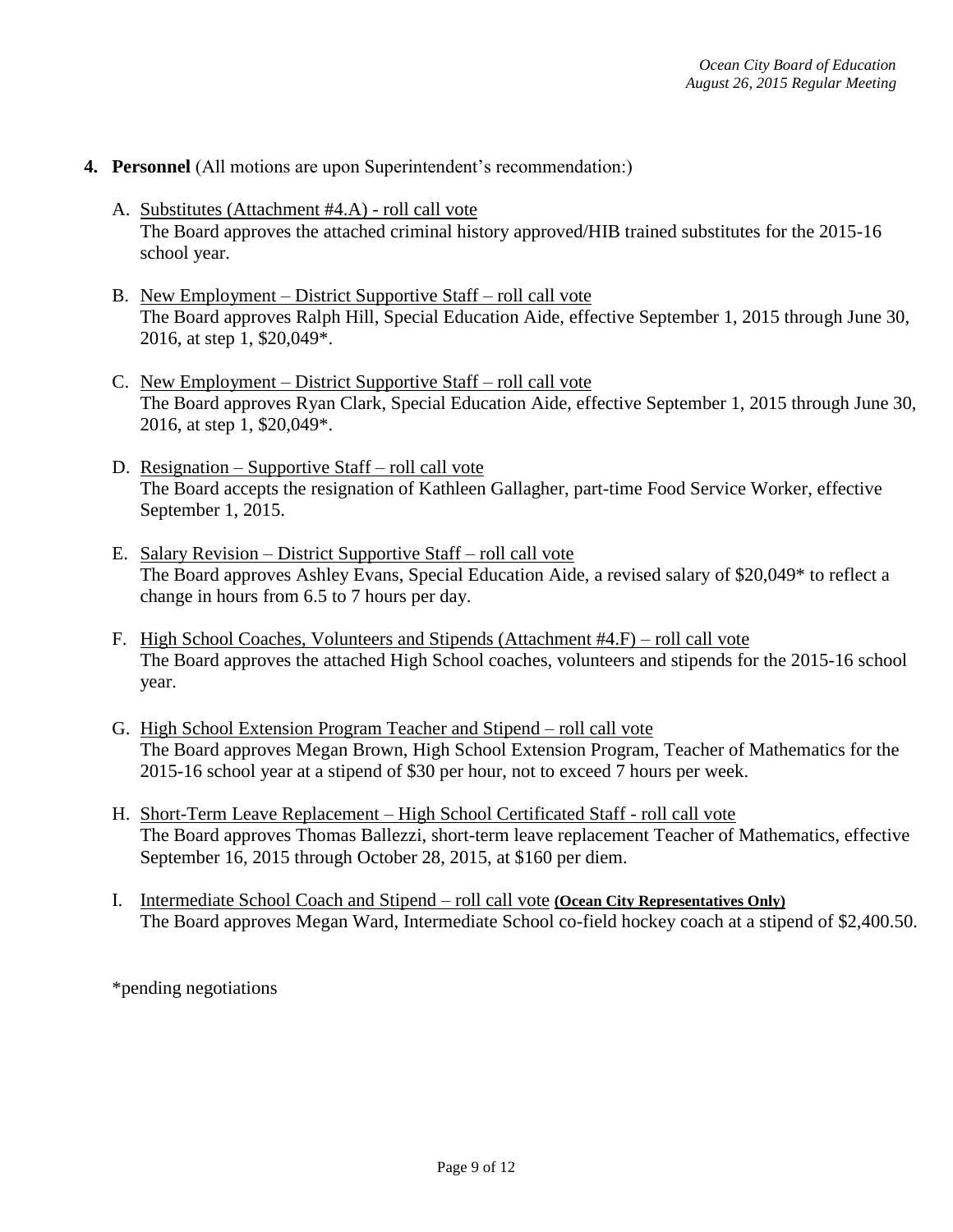## Information Item

The members of the Safety Team (HIB) for the High School, Intermediate School and Primary School for the 2015-16 school year are as follows:

### High School

Heather Kelly, School Psychologist – Anti-Bullying Specialist Raymond Martin, Guidance Counselor – Alternate Anti-Bulling Specialist Margaret Corcoran, Guidance Counselor – Extension Program Liaison Dr. Wendy O'Neal, Assistant Principal Rosemary Millar, School Nurse Michael Pomatto, Teacher Catherine Kline, Teacher

### Intermediate School

Shannon Pruitt, Guidance Counselor - Anti-Bullying Specialist Dr. Vicki Scheetz, School Psychologist - Alternate Anti-Bullying Specialist Geoffrey Haines, Principal Curt Nath, Director of Academic Services Connie Meng, School Nurse Lauren Sacs, Student Assistance Coordinator Pamela Wilson, Learning Disabilities/Teacher Consultant Cholehna Weaver, Teacher Amber Wira, Teacher

### Primary School

Joel Dougan, Guidance Counselor/Anti-Bullying Specialist Stephanie Lancaster, Learning Disabilities/Teacher Consultant – Alternate Anti-Bullying Specialist Cathleen Smith, Principal William Boyle, Interim Director of Curriculum Dan Calhoun, Teacher Jennifer Gatto, Teacher Alice Wolf, School Nurse

Parent invitee members not identified for publication.

- Discussion
- Negotiations Committee Report Mr. Bauer, Chairperson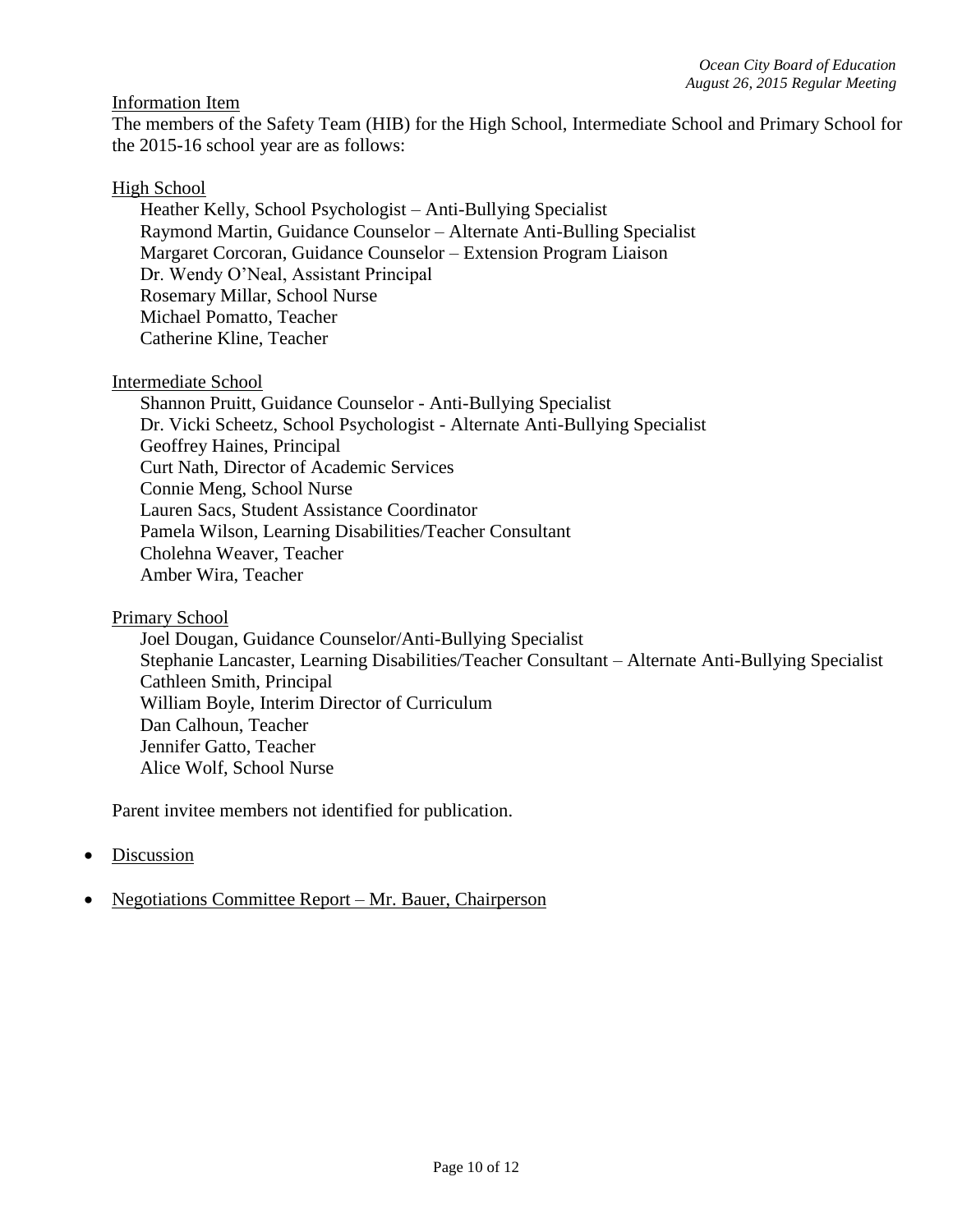# **5. Policy:**

A. Policy –  $1^{st}$  Reading (Attachment #5.A)

The Board approves the following replacements, additions and or deletions to the Board Policy and/or Regulation Manuals.

- New Policy 9701 Scholarships & Recipient Selection
- Revised Policies
	- 5330 Administration of Medication
	- 5339 Screening for Dyslexia
	- 8540 School Nutrition Programs
- Delete Regulation 8540 Free and Reduced Rate Meals
- Annual Adoption of Policy 2415.04A 2415.04A Title I/School Level-Parent Involvement – Ocean City Primary School
- **Discussion**
- Policy Committee Report Ms. Gallelli-Keyes, Chairperson